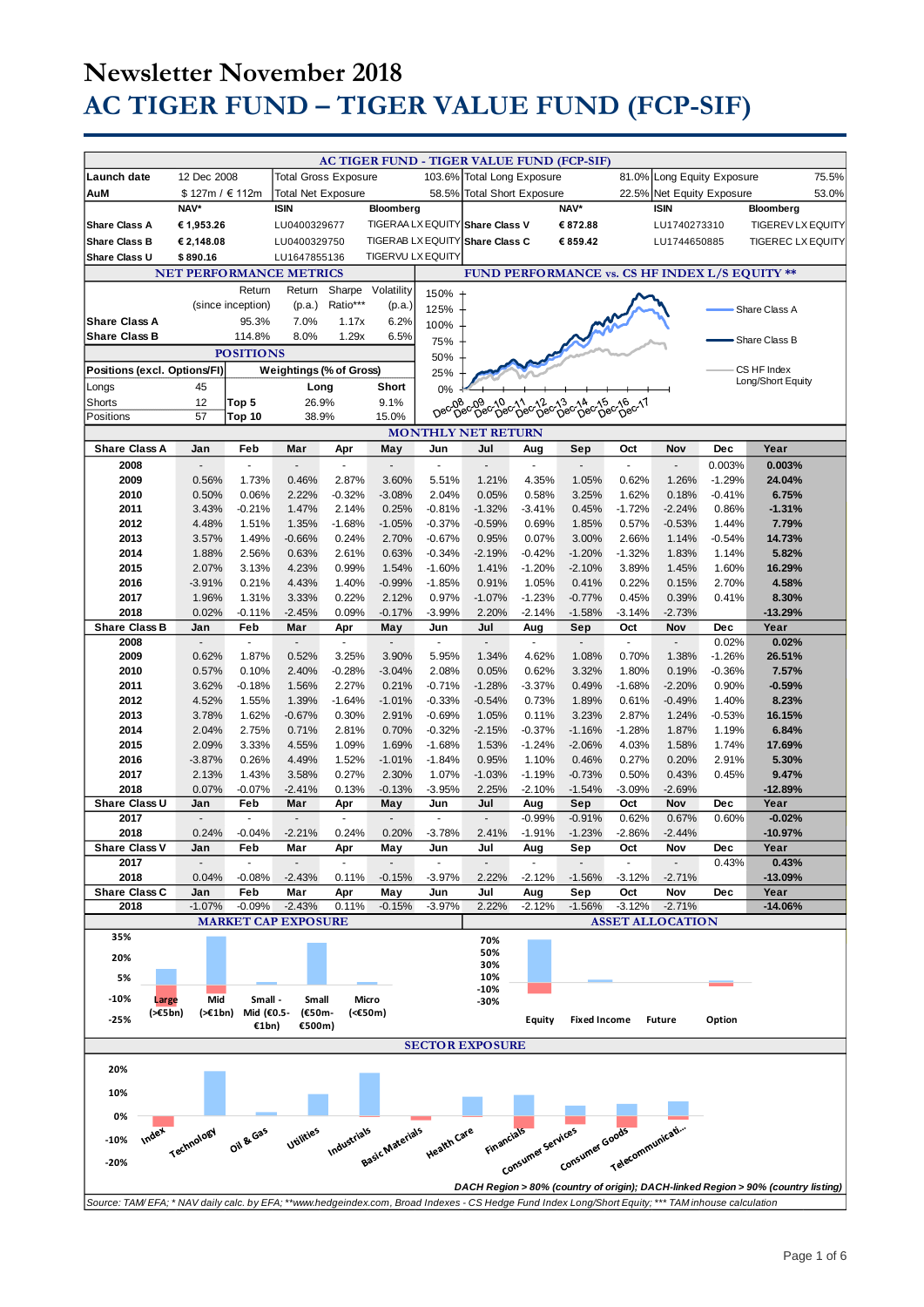### **Tiger Value Fund – November 2018**

### **O Returns: -2.73% (class A)/-2.69% (class B)/-2.44% (class U)**

In November, the Tiger Value Fund ("TVF") had a net return of -2.73% for share class A and -2.69% for share class B, making a cumulative net return of -13.29%/-12.89% for share class A and B for the year to date and +95.3%/+114.8% since inception (share class A/B). Our FX hedged USD share class U which profits from the favorable EUR-USD interest rate differential had a net return of -2.44% in November, making a cumulative net return of -10.97% for the year to date.

### **O Commentary: Blood bath in Small & MidCaps continued in November**

At the beginning of November, the Tiger Value Fund was nearly up 4% as several catalyst triggered +15-30% share price increases at various long positions. Unfortunately, some investors took the positive share price reactions as selling opportunities which resulted into immediate share price corrections after the positive catalysts materialized. In addition, we had a few disappointments which burdened the Fund's performance. Although we sold most of our shares in Bayer, Freenet, Dialog and AMS ahead of the negative news flow we were a bit too late to capture our positive performance attribution. We then scaled back into these positions at lower share price levels after the negative newsflow was digested. Our selected buying into new and existing positions resulted into a higher long exposure which was balanced by new short ideas and the reduction of a few long positions. As a result, our net equity exposure slightly decreased from 56.6% to 53.0% as of end November and would fall significantly in a market crash via the delta increase of our DAX Put hedges. Also, at various long positions which trade at multiyear lows we have positive catalysts for December and/or the beginning of next year. Once these catalysts materialize, we will book profits and reduce our net exposure. Also, we would expect better entry points at our potential short positions which will further reduce our net exposure and the volatility of the Fund.

Our best long book attributer was once again Tele Columbus (+47bp) which continued its recovery from low share price levels, also triggered by a slight beat of analyst Q3 earnings expectations. On the negative side we had many performance detractors such as AMS (-97bp), Schaeffler (-40bp), MLP (- 27bp), Ferratum (-24bp), Freenet (-16bp), EnergieKontor (-12bp), Manz (-12bp) and Bauer (-11bp).

We couldn´t capture our AMS gains in early November as the share price collapsed after a US peer had a profit warning as Apple cut its iPhone X volumes by 20% for Q4. Although we sold AMS ahead of the profit warning of AMS and managed to build the position at lower share price levels the TVF had to digest another loss. The next positive short-term triggers for AMS is the potential sale of a non-core division, further design wins and potential insider buying's which should restore investor confidence. Schaeffler, an automotive and industrial supplier, is trading on 5x PER 2018 and 2019 and a 7% dividend yield. If we cut Schaeffler's 2019 earnings by 20% it´s still 6x PER 2019. We hedged this position with another auto supplier which should come with a profit warning soon. MLP had a strong Q3 but unfortunately sold off due to regulatory risks which are actually not a big issue and very well overcompensated by positive catalysts. Ferratum also faces continued regulatory pressures which resulted into significant selling pressure of the shares which we used to increase our position. Ferratum has 20% topline growth and the stock is trading on 6x PER 2019, a bargain for a fintech stock with limited cyclicality and positive catalysts for Q1 2019. Freenet, a telecom service provider, is in the process to sell it's 24.5% stake in Sunrise which will significantly reduce its debt burden and secure a record high tax free dividend yield of more than 9% (implying a yield of more than 12% before taxes).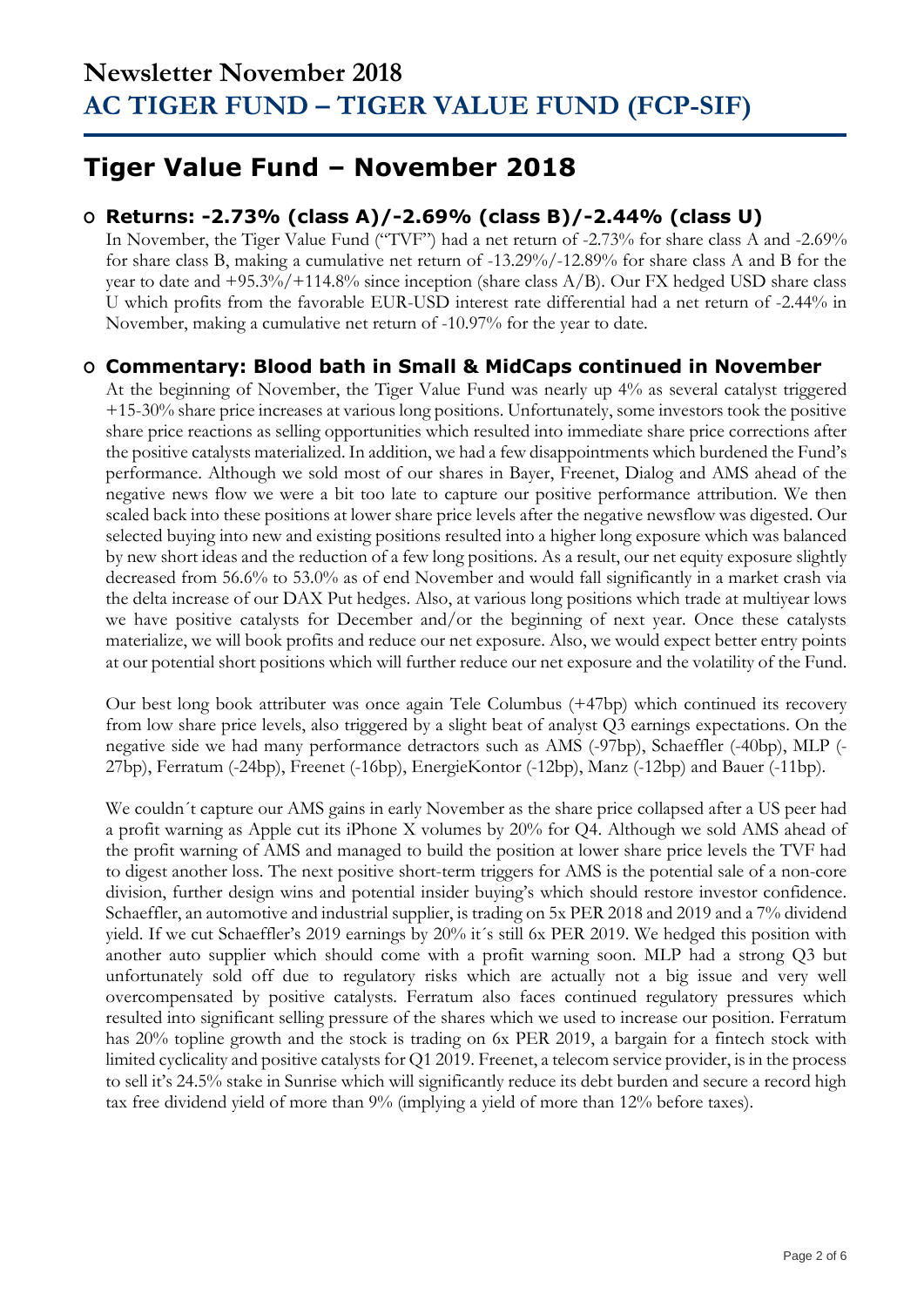Currently, approximately only 15% of the TVF portfolio is invested in cyclical businesses but most of these investments have also non-cyclical areas and/or company specific catalysts. Also, most of our long positions trade at multiyear lows implying significant upside for the Fund.

Our single short book attributed only +2bp as we also had to cut some losses due to a few short squeezes. Although we have a strong pipeline of potential short candidates, we will wait for better risk reward ratios (lower scoring) strictly following our 10 Point scoring strategy. Our DAX Put Option hedges cost us -25p as we continued to invest in DAX Puts to be protected in case of an acceleration of the stock market sell-off. Currently the Tiger Value Fund holds 2818 out-of-the-money December Puts.

### **O Outlook: 2018 retrospect**

In last month's newsletter we described the current market environment as a value investors nirvana. If judged solely by the TVF's current performance, it could perhaps be tempting to call it a value investor's inferno. Nevertheless, out of adversity comes opportunity as Benjamin Franklin once said.

The mantra of the TVF has always been to weigh investment risk vs. reward. In the last few years we have seen a steady deterioration in the overall risk/reward ratio in equity markets as investors have been forced out on the risk curve by central bank manipulation of interest rates. Supported by very easy financial conditions, stock prices and valuations increased despite a less benign economic environment and rising risks (be it geopolitical, regulatory or trade related). During this period, we remained vigilant to these emerging risks and maintained a cautious positioning in the TVF as we believed the stock market advance was built on fragile foundations. At the beginning of 2018 we argued that primary driver behind rising assets prices would start to fade in 2018 as the ECB started to scale down QE and the FED ramped up its reverse QE and continued to raise rates. This would eventually lead to a more volatile market environment, we argued.

The outlook that we had outlined for the year is now playing out as we had anticipated. We believe that our catalyst value investment approach will be much more rewarded in this market environment. Furthermore, the risk/reward ratio has become much more attractive in our investment universe allowing us to get more potential reward for each unit of risk added. But with the increased volatility, stocks do not always move in tandem with earnings fundamentals or even catalysts as we have experienced especially in October/November. Recently many stocks have largely been driven by fund redemptions and forced selling with little price sensitivity. We have seen many of our positions drop 20- 30% despite intact or even strengthened earnings outlook and very positive catalysts. Nonetheless, this is largely a timing issue which creates additional opportunities for us although its understandably frustrating for many of our investors in the short term. Naturally, we have also made mistakes in our stock selection and also misjudged some catalysts which has been severely punished in this new volatile market environment.

As we prepare our outlook for 2019, we do not anticipate any dramatic changes from the current situation. The European economic outlook for 2019 will largely depend on US/China trade negotiations as well Brexit, both which are uncertain at this time. What is certain is that financial conditions will continue to deteriorate in early 2019 as the ECB and the FED continue to scale back their stimulus. If economic momentum does not improve in early 2019, we would expect the ECB to push their expected rate hikes into 2020 and beyond and the FED to stop its rate hikes and balance sheet unwind.

With so many attractive investment opportunities currently, we have no shortage of ideas. The challenge is rather in which stocks to invest and timing. With the increasingly uncertain economic outlook we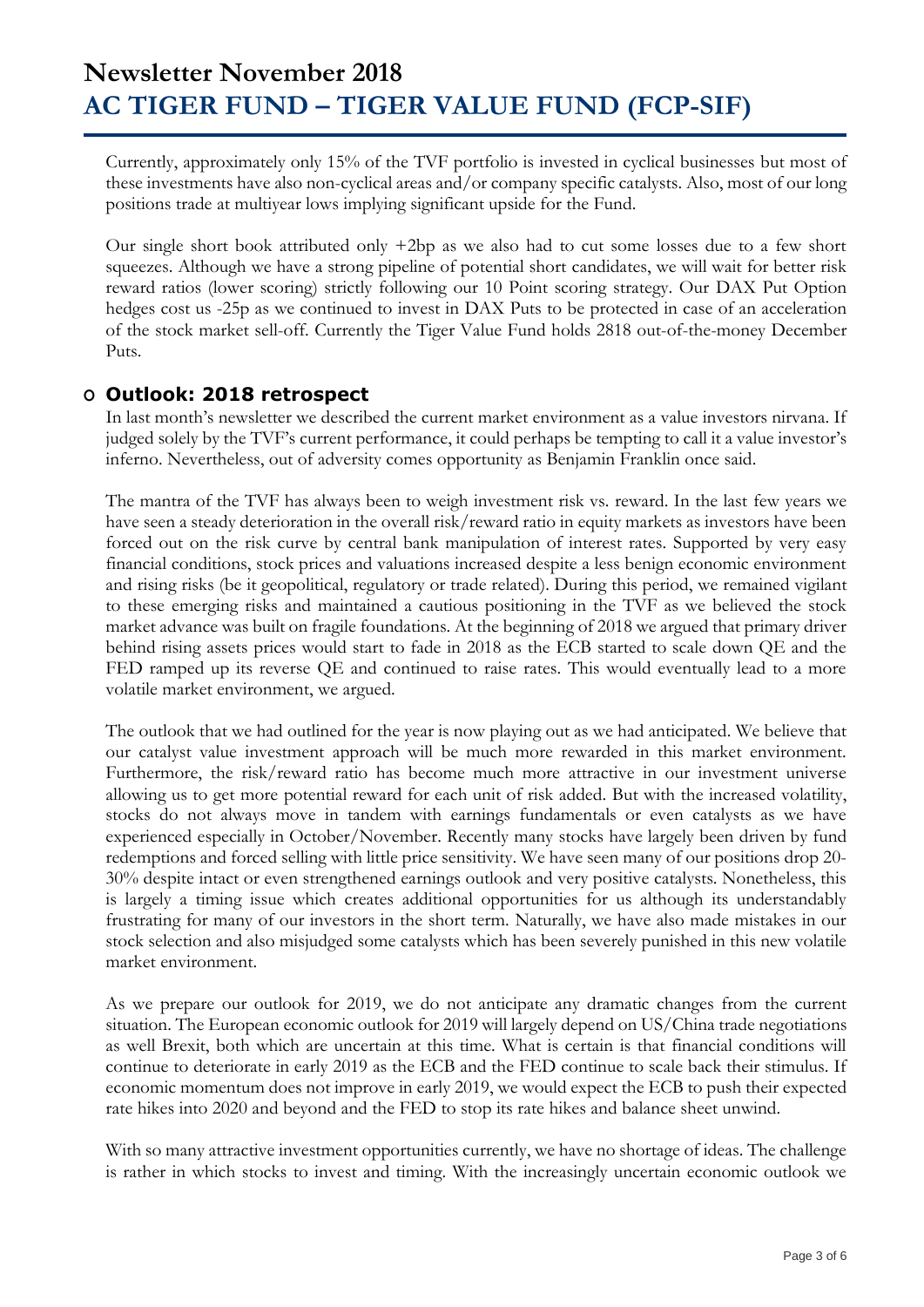understandably favor stocks with less cyclical exposure and largely driven by structural or company specific drivers as with some of our top holdings (Dialog, PNE, Freenet). Nevertheless, at the same time we currently hold a few high-quality cyclical stocks at extremely depressed valuations and with solid order books which gives them visibility well into 2019 such as Strabag, Jost Werke, Palfinger, Andritz. While December might create more irrational price action due to cleaning out of loss-making positions and redemptions ahead of year end, we are increasingly optimistic about the prospective returns for the TVF going into 2019. We hope that you, as our investor, share our enthusiasm (Matthias increased his stake in the TVF as of last Friday) and remain invested to benefit from the improved prospective returns of the fund and outlook for our investment strategy.

### *The Tiger Value Fund Desk, 3rd December 2018*

**Matthias Rutsch Marc Schädler Peter Irblad**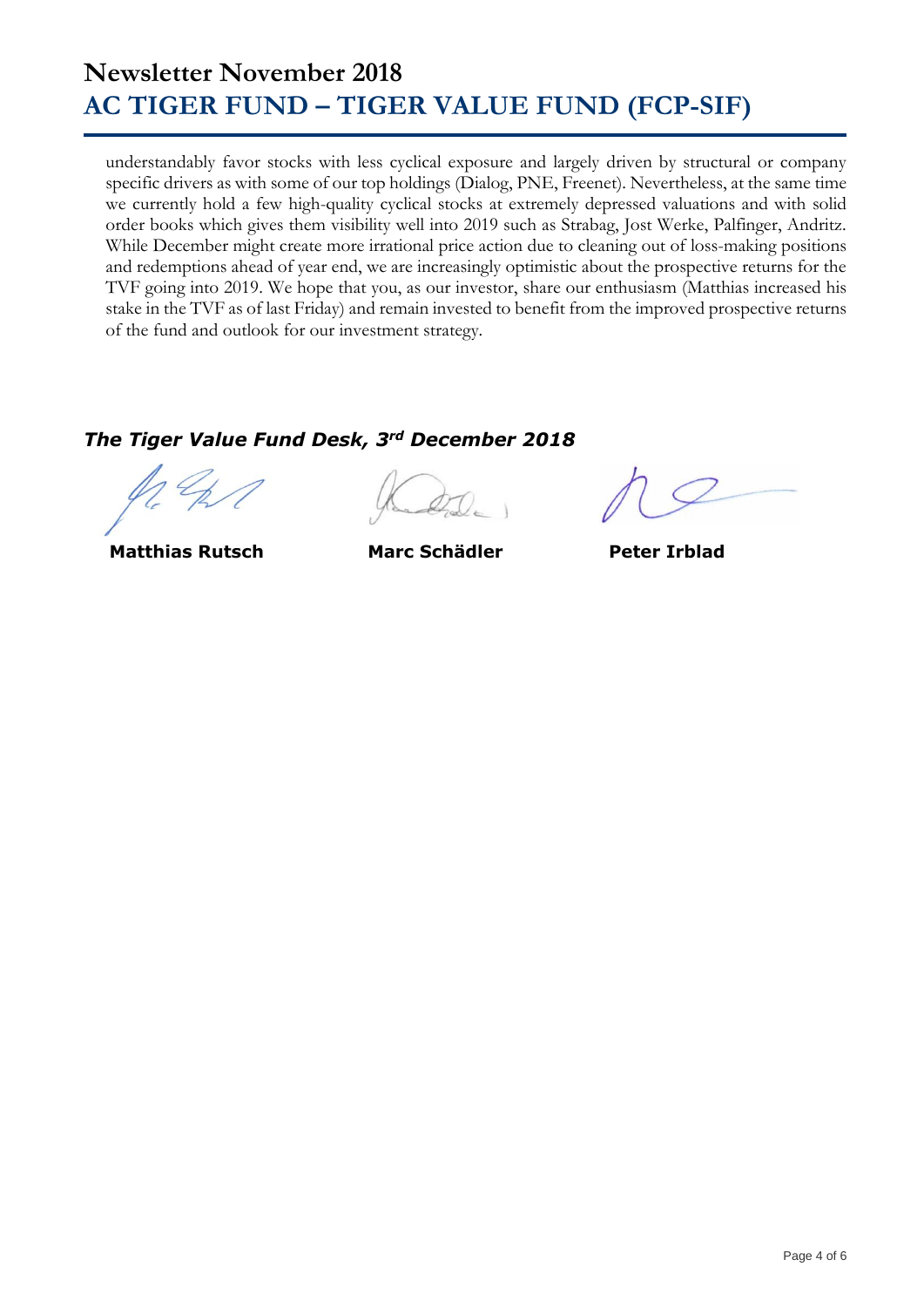#### **Objectives**

The objective is to identify undervalued companies with external catalysts and/or initiate pro-active measures to create shareholder value. The fund aims for a 5 year return of 10-15% p.a. with strong focus on capital preservation.

#### **Investment Strategy**

The Investment Advisor is a specialized fundamental European long/short equity investment manager. The investment philosophy is based on seeking out undervalued value creating companies where we see upcoming catalysts and/or value creation measures that could improve the intrinsic value of the company and drive shareholder returns. At the same time we seek to profit from identifying overvalued value destroying companies where the intrinsic value is continuously being eroded. For each position we perform a detailed analysis including a 360 degree research process and 10 point scoring system (further details are available in our DDQ of investor presentation). The managers foresee a direct dialog with the company as well as with other shareholders to support management to initiate value creating measures. Their partner network i.e. other shareholders, consultants, sector experts, media etc. will help to impact positive change.

The fund intends to engage in 20-40 long investments (excl. residual positions, options and fixed income) with a target net long exposure of around 20-50%. The geographic focus is likely to be Germany, Switzerland and Austria.

| <b>Fund Information</b>   |                             | <b>Fee Structure and Risk Management</b> |                        |
|---------------------------|-----------------------------|------------------------------------------|------------------------|
| Currency                  | <b>EUR</b>                  | Admin/Custodian Fee                      | Up to 0.49%            |
| Legal Entity              | <b>FCP-SIF</b>              | Advisory (Mgmt) Fee                      |                        |
| <b>Fund Domicile</b>      | Luxembourg                  | Share Class A/U                          | 2.00%                  |
| <b>Fund Structure</b>     | Open-ended multi-class      | Share Class B                            | 1.50%                  |
|                           |                             | Share Class C/V**                        | 1.75%                  |
| Style mandate             | Long/Short and Active Value | Performance Fee                          |                        |
| <b>Investment Minimum</b> |                             | Share Class A/U                          | 20%                    |
| Share Class A/U           | € 125,000 / US-\$ 125,000   | Share Class B/C/V                        | 15%                    |
| Share Class B/C/V         | € 5,000,000                 | Hurdle Rate                              | None                   |
| Sub. Frequency            | Monthly                     | High Water Mark                          | Yes                    |
| Red. Frequency            | Monthly                     | Eligible Investors                       | See Issue Document     |
| <b>Redemption Notice</b>  |                             | Leverage                                 | Maximum 200% of NAV    |
| Share Class A/U           | 5 business days*            | Fund Benchmark                           | CS HF Index L/S Equity |
| Share Class B             | 6 months                    |                                          |                        |
| Share Class C/V           | 1 month                     | Yearly Dividend                          | Share Class V          |

\*) The redemption notice has to be send to the Administrator five business days prior to month end (cut-off 5pm). Therefore the redemption term is monthly with a notice period of 5 days. Please see the offering document for further information. \*\*) max. 1.75%

Investors: Sales documents may not be forwarded to investors other than those who meet the 'experienced investor' requirements under the Law of 2007.

#### **Fund Advisor Details and Service Providers**

| <b>Management Company</b>     | Alceda Fund Management SA       |
|-------------------------------|---------------------------------|
| <b>Investment Advisor</b>     | Tiger Asset Management GmbH     |
| <b>Swiss Representative</b>   | <b>ACOLIN Fund Services AG</b>  |
| <b>Prime Broker/Custodian</b> | SEB AB / SEB SA                 |
| <b>Administrator</b>          | European Fund Administration SA |
| <b>Auditor</b>                | PriceWaterhouseCoopers          |